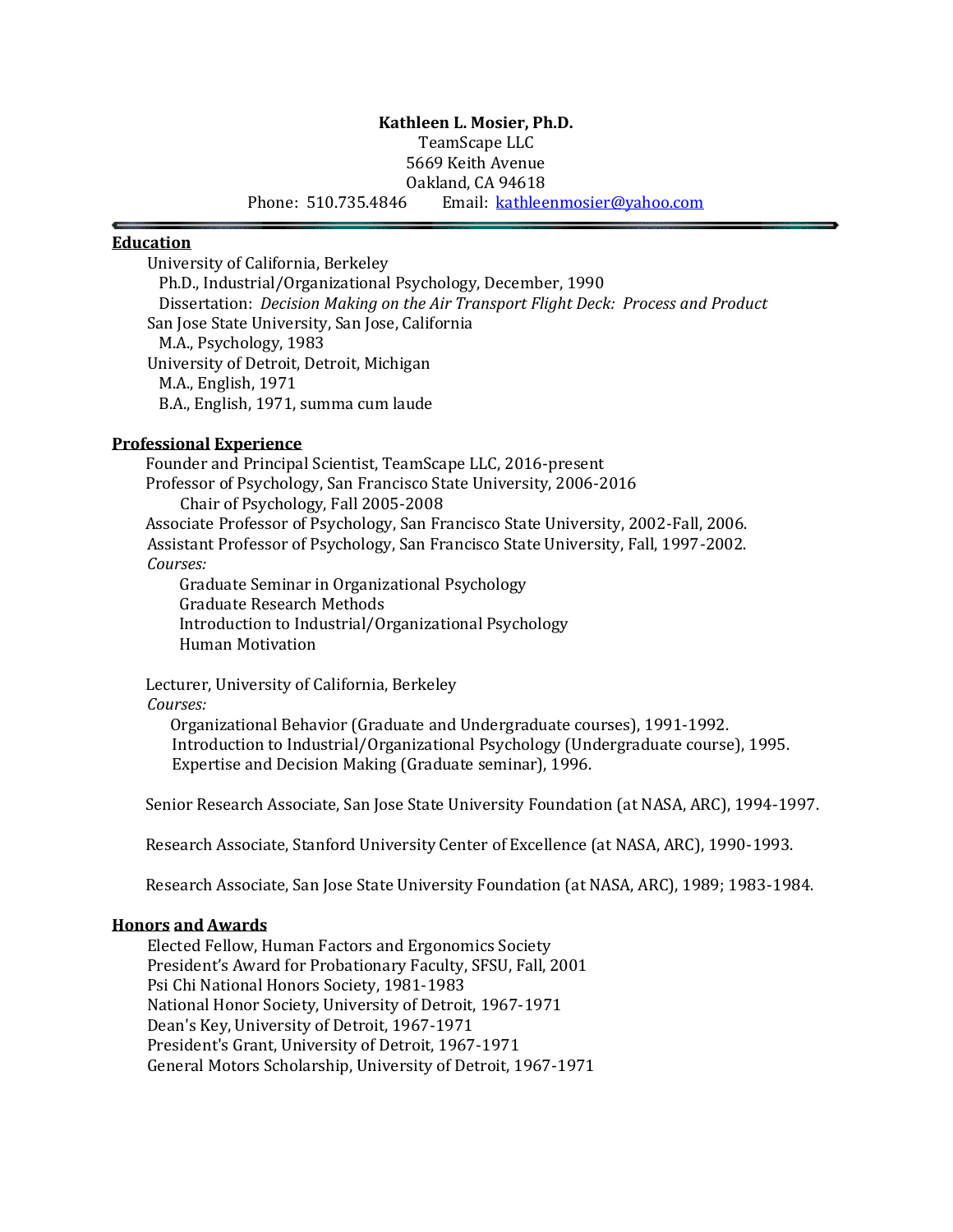#### **Professional and Civic Activities**

#### **Professional Offices and Service**

Vice President and Secretary Genera, International Ergonomics Association, 2015-2018 President, Human Factors and Ergonomics Society, 2009-2010 Executive Council, Human Factors and Ergonomics Society, 2004-2007, 2008-2011 Associate Editor, *Journal of Cognitive Engineering & Decision Making* Editorial Board, *Human Factors* Editorial Board, *International Journal of Aviation Psychology*  Editorial Board, *International Journal of Applied Aviation Studies* Consulting Board, *Journal of Applied Psychology* Reviewer, *Journal of Experimental Psychology, Applied* Ad Hoc Reviewer, Human Factors and Ergonomics Society conference proposals Ad Hoc Reviewer, National Science Foundation (grant proposals) Ad Hoc Reviewer, Society for Industrial/Organizational Society conference proposals President, Association for Aviation Psychology, 1996-2000 Program Chair, Cognitive Engineering and Decision Making Technical Group, Human Factors and Ergonomics Society, 1995-1997 Chair (2000-2002), and Secretary/Treasurer (2003-2004), Aerospace Systems Technical Group, Human Factors and Ergonomics Society Executive Council, Human Factors and Ergonomics Society, 2004-2006 Treasurer, Bay Area Applied Psychologists, 2000 - 2003

#### **Professional Affiliations**

Human Factors and Ergonomics Society Association for Aviation Psychology Australian Association for Aviation Psychology, 1998-2000 Society for Industrial and Organizational Psychology American Psychological Society, 1998-2000 Western Psychological Association Society for Judgment and Decision Making Brunswik Society

#### **Book Reviewer**

Lawrence Erlbaum Associates, Inc. Human Factors and Ergonomics Society

#### **SFSU Activities**

University Graduate Council, 1999-2006. Chair, 2002-2008 University Academic Program Review Task Force, 2004-2005 University Task Force on Writing, 2004-2005 APC Subcommittee on the University Policy on Written English Proficiency, 2002-2003 University CUSP II Academic Experience Committee, 2003-2004 Psychology Department Retention/Tenure Committee, 2003-2006. Chair, 2004-2005. University Women's Association Webmaster, 2003-present Coordinator, MS Program in Industrial-Organizational Psychology, 1998-2005 Graduate and Undergraduate Coordinator, Psychology Department, Spring, 2000 Advisory Committee, Psychology Department, Spring, 1998; 2000-2002 University General Education Committee, 1998 - 1999 Psychology Department Graduate Review Writing Committee, Fall, 1997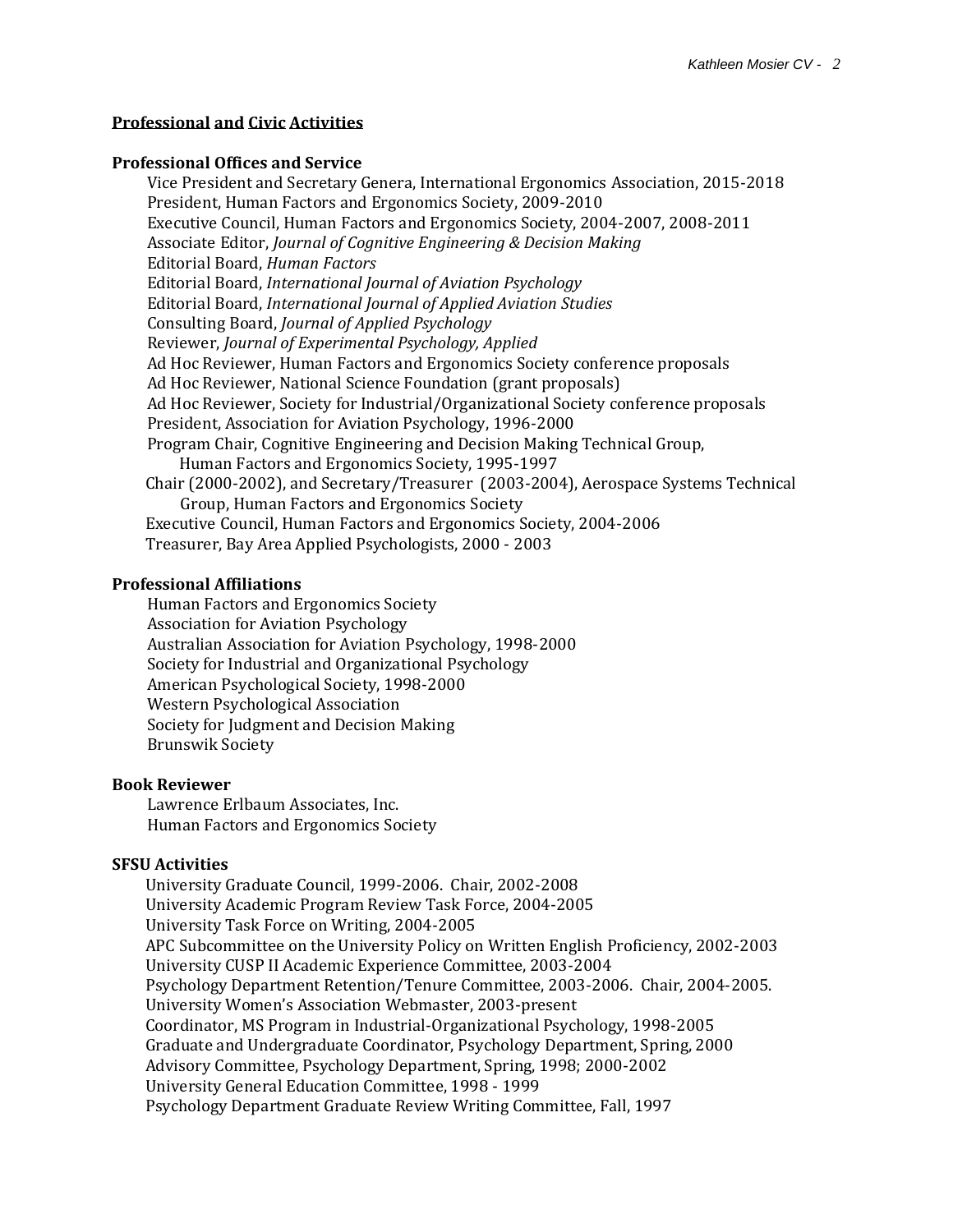#### *Books*

Mosier, K.L., & Fischer, U., Eds. (2011). *Informed by Knowledge: Expert Performance in Complex Situations.* NJ: Taylor and Francis.

#### *Journal Articles highlighting research*

Meyers, Morgan (2014). Improving communication on a cosmic scale. *InterSci*, 51-55.

#### *Journal Special Issue*

Mosier, K. L., & Militello, L., (Eds.) (2016). Extending Naturalistic Decision Making: Reaching across domains, disciplines and applications. Special issue of *Journal of Cognitive Engineering & Decision Making.*

# *Journal Articles (asterisk indicates student author)*

- Durso, F. T., Stearman, E. J.,\* Morrow, D. G., Mosier, K. L., Fischer, U, Pop, V. L.,\* & Feigh, K. M. (2015). Exploring relationships of human-automation interaction consequences on pilots: Uncovering subsystems. *Human Factors, 57,* 397-406.
- Mosier, K.L., Fischer, U., Morrow, D., Feigh, K., Durso, F., Sullivan, K.,\* & Pop, V.\* (2013). Automation, task, and context features: Impacts on pilots' judgments of human-automation interaction. *Journal of Cognitive Engineering and Decision Making, 7,* 377-399.
- Mosier, K. L., Rettenmaier, P.,\* McDearmid, M.,\* Wilson, J.,\* Mak, S., Raj, L.,\* & Orasanu, J. (2013). Pilot/ATC Communication Conflicts: Implications for NextGen. *International Journal of Aviation Psychology, 23*, 213-226*.*
- Sullivan, K. B., Feigh, K. M., Mappus, R., Durso, F. T., Fischer, U., Pop, V., Mosier, K. L., & Morrow, D. G. (2013). Using neural networks to assess flight deck human-automation interaction. *Reliability Engineering and Systems Safety, 114*, 26-35.
- Mosier, K. L., & Fischer, U. M. (2010). The role of affect in Naturalistic Decision Making. *Journal of Cognitive Engineering and Decision Making, 4*, 240-255*.*
- Mosier, K. L. (2009). Searching for coherence in a correspondence world. *Journal of Judgment and Decision Making, 4(2),* 154-163*.*
- Khoo, L., & Mosier, K. (2008). The impact of time pressure and experience on information search and decision-making processes. *Journal of Cognitive Engineering and Decision Making, (2)*, 275- 294.
- Mosier, K., Sethi, N, McCauley, S., Khoo, L., & Orasanu, J. (2007). What You Don't Know CAN Hurt You: Factors Impacting Diagnosis in the Automated Cockpit*. Human Factors, 49*, 300-310.
- Jacobson, C., & Mosier, K. L. (2004). Coherence and correspondence decision making in aviation: A study of pilot incident reports. *International Journal of Applied Aviation Studies, 4(2)*, 123-134.
- Mosier, K. L., Skitka, L. J., Dunbar, M., & McDonnell, L. (2001). Air Crews and Automation Bias: The Advantages of Teamwork? *International Journal of Aviation Psychology, 11(1)*, 1-14.
- Mosier, K. L., Keyes, J., & Bernhard, R. (2001). Information presentation and cognitive response in the automated cockpit*. International Journal of Aviation Research and Development, 1(2)*, 117- 134.
- Skitka, L. J., Mosier, K. L., & Burdick, M. (2000). Accountability and automation bias. *International Journal of Human-Computer Studies, 52,* 701-717.
- Skitka, L. J., Mosier, K. L., Burdick, M., & Rosenblatt, B. (2000). Automation bias and errors: Are crews better than individuals? *International Journal of Aviation Psychology, 10(1),* 83-95.
- Skitka, L. J., Mosier, K. L., & Burdick, M. (1999). Does automation bias decision making? *International Journal of Human-Computer Studies 50,* 991-1006. Featured also in *New Scientist Magazine*, November 6, 1999, and *Air Safety Week*, November 15, 1999. (also featured on *National Public Radio*, November 7, 1999)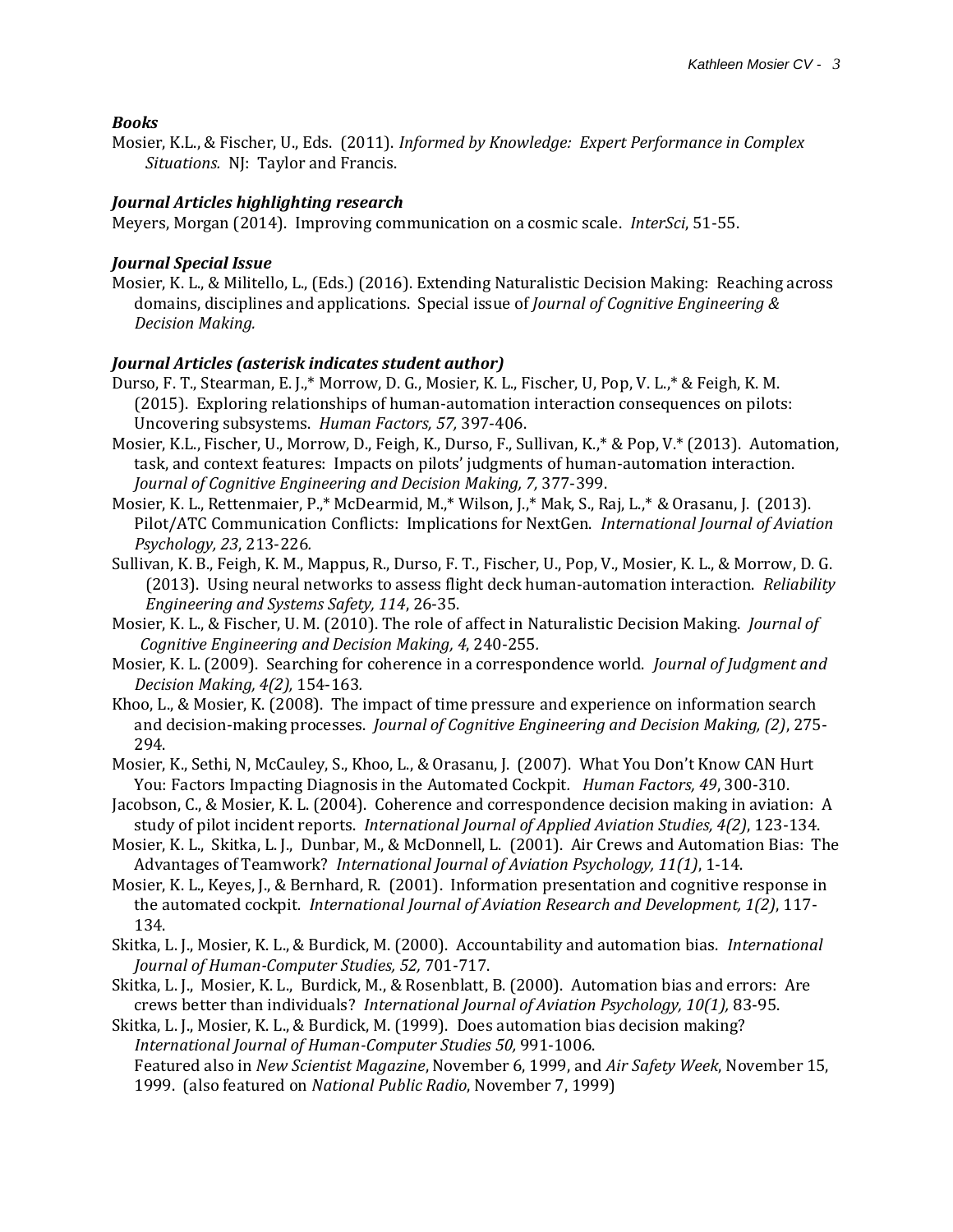Mosier, K. L., Skitka, L. J., Heers, S., & Burdick, M. D. (1998). Automation bias: Decision making and performance in high-tech cockpits. *International Journal of Aviation Psychology, 8*, 47-63. Featured also in *APA Monitor*, July, 1998.

Reprinted in D. Harris & W. Li (Eds., 2015). *Decision making in aviation* (pp. ). Burlington, VT: Ashgate

- Nemeth, C., Mosier, K., & Chiles, C. (1992). When convergent thought improves performance: Majority versus minority influence. *Personality and Social Psychology Bulletin, 18 (2),* 139-144.
- Zedeck, S., & Mosier, K. L. (1990). Work in the family and employing organizations. *Special issue of the American Psychologist, 45*, 240-251.
- Zedeck, S., Maslach, C., Mosier, K., & Skitka, L. (1988). Affective response to work and quality of family life: Employee and spouse perspectives. *Special issue of the Journal of Social Behavior and Personality, 3(4),* 135-158.

Reprinted in E. B. Goldsmith (Ed.), (1989). *Work and family: Theory, research, and applications.* CA: Sage Publications.

# *Book Chapters*

- Mosier, K. L., & Manzey, D. (2020). Humans and automated decision aids: A match made in heaven? In M. Mouloua & P. Hancock (Eds.), *Human performance in automated and autonomous systems: Current theory and methods* (pp. 19-41). Boca Raton, FL: CRC Press
- Fischer, U., & Mosier, K. (2020). Teamwork in spaceflight operations. In P. Ward, J. M. Schraagen, J. Gore, & E. Roth (Eds.), *The Oxford handbook of expertise: Research & application* (pp. 830-849). UK: Oxford University Press. DOI: 10.1093/oxfordhb/9780198795872.013.36
- Orasanu-Engel, J., & Mosier, K. L. (2019). Flight crew decision making. In B. Kanki et al. (Eds.), *Crew resource management, 3rd Edition* (pp. 139-174). San Diego, CA: Academic Press.
- Burian, B. K., Mosier, K. L., Fischer, U. M., & Kochan, J.A. (in press). New teams on the flight deck: Humans and context-sensitive information automation. In E. Salas & M. Patankar (Ed.), *Human Factors in Aviation, 3rd Ed.*
- Mosier, K., Fischer, U., Hoffman, R., & Klein, G. (2018). Expert professional judgments and "Naturalistic Decision Making." In K. A. Ericsson, R. R. Hoffman, A. Kozbelt, & A. M. Williams (Eds.), *The Cambridge handbook on expertise and expert performance* (pp. 453-475). Cambridge University Press.
- Mosier, K. L., & Munc, A. (2014). NASA NextGen flightdeck research: A database of research areas and results. In M. A. Vidulich, P. S. Tsang, and J. M. Flach (Eds.), *Advances in Aviation Psychology, Vol. 1* (pp. 51-68). Ashgate.
- Mosier, K. L. (2013). Judgment and Prediction. In J. D. Lee and A. Kirlik (Eds.), *The Oxford Handbook of Cognitive Engineering* (pp. 68-87). NY: Oxford University Press.
- Mosier, K. L., Fischer, U., & Orasanu, J., (2013). Expertise, cognition, and CRM issues in NextGen automation use. In S. J. Landry (Ed.). *Advances in human aspects of aviation* (pp. 361-372). Boca Raton, FL: CRC Press.
- Mosier, K. L., & Fischer, U. M. (2010). Judgment and decision making by individuals and teams: Issues, models and applications. In D. Harris (Ed.), *Reviews of Human Factors, Volume 6* (pp. 198-256)*.* Santa Monica, CA: Human Factors and Ergonomics Society. Reprinted in D. Harris & W. Li (Eds., 2015). *Decision making in aviation* (pp. 139-197). Burlington, VT: Ashgate.
- Mosier, K. L., (2010). The Human in Flight: From Kinesthetic Sense to Cognitive Sensibility. In E. Salas & D. Maurino (Eds.), *Human Factors in Aviation* (pp. 147-173). Burlington, MA: Elsevier.
- Mosier, K. L. (2008). Technology and "naturalistic" decision making: Myths and realities. In J. M. Schraagen, L. Militello, T. Ormerod, & R. Lipshitz (Eds.), *Macrocognition and naturalistic decision making* (pp. 41-54). VT: Ashgate.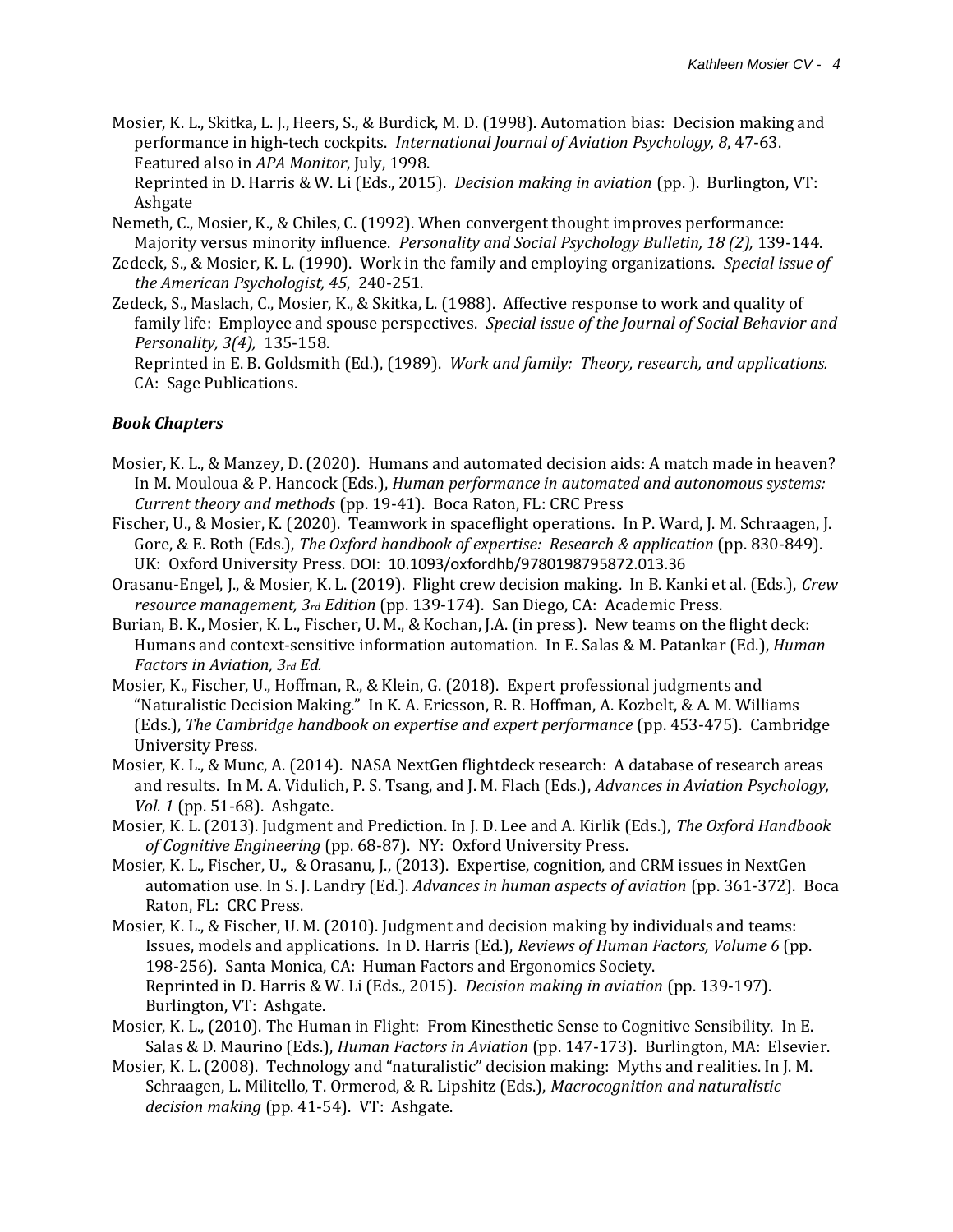- Mosier, K. L., & McCauley, S. T. (2006). Achieving coherence: Meeting new cognitive demands in technological systems. In A. Kirlik (Ed.), *Adaptation in Human-Technology Interaction: Methods, Models and Measures.* Oxford University Press. (pp. 163-174)
- Cesna, M., & Mosier, K. L. (2005). Using a prediction paradigm to compare levels of expertise and decision making among critical care nurses. In B. Brehmer, R. Lipshitz, & H. Montgomery (Eds.), *How do professionals make decisions*? NY: Lawrence Erlbaum. (pp. 107-118)
- Mosier, K. L., Keyes, J., & Bernhard, R. (2003). Dealing with conflicting information: Will crews rely on automation? In G. Edkins and P. Pfister (Eds.), *Innovation and consolidation in aviation: Selected contributions to the Australian Aviation Psychology Symposium 2000* (pp. 243-253). Also published in Proceedings of the Fifth Australian Aviation Psychology Symposium, November, 2001, Manly, Australia.
- Mosier, K. L. (2002). Automation and cognition: Maintaining coherence in the electronic cockpit. In E. Salas (Ed.), *Advances in Human Performance and Cognitive Engineering Research, Volume 2.*  Elsevier Science Ltd. (pp. 93-121)
- Mosier, K. L., Skitka, L. J., Heers, S. & Burdick, M. (1997). Patterns in the use of cockpit automation. In M. Mouloua & J. Koonce (Eds.), *Human-Automation interaction: Research and Practice*. Hillsdale, NJ: Lawrence Erlbaum Assoc., Inc. (pp. 167-173).
- Mosier, K. L. (1997). Myths of Expert Decision Making and Automated Decision Aids. In C. Zsambok & G. Klein (Eds.), *Naturalistic Decision Making* (pp. 319-330). Mahwah, NJ: Erlbaum.
- Mosier, K. L., & Skitka, L. J. (1996). Humans and Automation: Made for Each Other? In R. Parasuraman & M. Mouloua (Eds.), *Automation and Human Performance: Theory and Applications* (pp. 201-220). NJ: Erlbaum.
- Mosier, K. L., & Skitka, L. J. (1995). Automation and accountability. In N. McDonald, N. Johnston, & R. Fuller (Eds.), *Applications of Psychology to the Aviation System.* England: Ashgate Publishing, Ltd.
- Mosier, K. L., Skitka, L. J., & Korte, K. J. (1994). Cognitive and social psychological issues in flight crew/automation interaction. In M. Mouloua & R. Parasuraman (Eds.), *Human performance in automated systems: Current research and trends* (pp. 191-197). NJ: Erlbaum.

# *Proceedings and Other Publications*

- Banks, C. G., Mosier, K., Robertson, M., Honan, M., & Cascio, W. (2017). Enhancing business effectiveness and worker sustainability through HFE. *Proceedings of the 61st Annual Meeting of the Human Factors and Ergonomics Society*. Santa Monica, CA: HFES
- Mosier, K., & Fischer, U. (2015). Communication protocols to support collaboration in distributed teams under asynchronous conditions. *Proceedings of the 59th Annual Meeting of the Human Factors and Ergonomics Society*. Santa Monica, CA: HFES
- Gonzalez, K.,\* Mosier, K., Lam, J.,\* & Fischer, U. (2015). Characteristics impacting teamwork and performance for space operations. *Proceedings of the 59th Annual Meeting of the Human Factors and Ergonomics Society*. Santa Monica, CA: HFES.
- Ligda, S. F., Fischer, U., Mosier, K., Matessa, M., Battiste, V., & Johnson, W. (2015). Effectiveness of advanced collaboration tools on crew communications in reduced-crew operations. *Proceedings of HCI International 2015*. Springer
- Mosier, K., & Fischer, U. (2014). Impact of communication delay on collaborative task performance. *Proceedings of the Human Factors and Ergonomics Society 58th Annual Meeting.* Santa Monica, CA: HFES.
- Fischer, U., & Mosier, K. (2014). The impact of communication delay and medium on team performance and communication in distributed teams. *Proceedings of the Human Factors and Ergonomics Society 58th Annual Meeting.* Santa Monica, CA: HFES.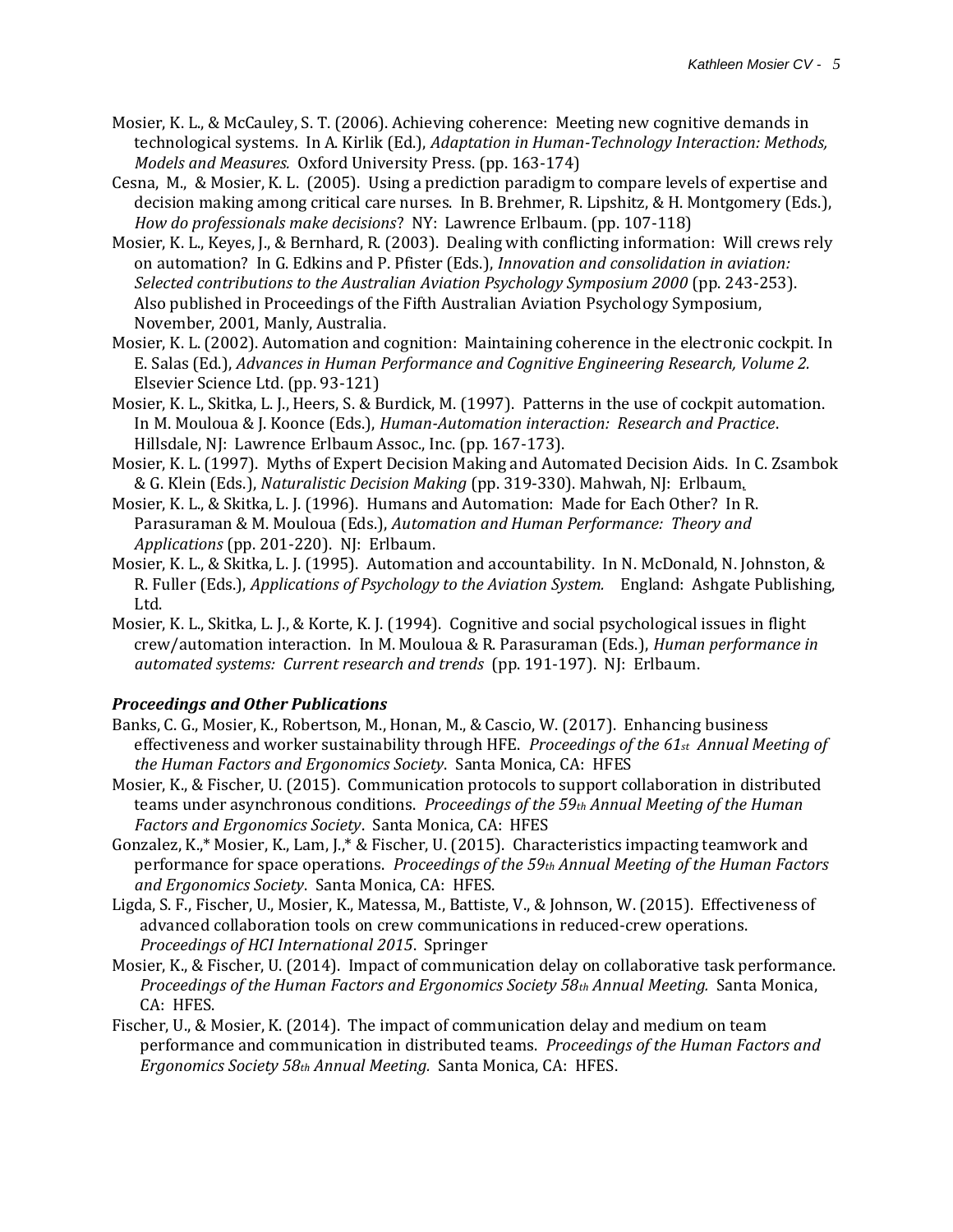- Fischer, U., Miller, C., Morrow, D., Mosier, K., Orasanu, J., & Veinott, B. (2013). Exploring communication in remote teams: Issues and methods. In *Proceedings of the Human Factors and Ergonomics Society 57th Annual Meeting* (pp. 309-313). Santa Monica, CA: HFES.
- Fischer, U., Mosier, K., & Orasanu, J. (2013). The impact of transmission delays on Mission Control Space Crew communication. In *Proceedings of the Human Factors and Ergonomics Society 57th Annual Meeting* (pp*.* 1372-1376). Santa Monica, CA: HFES.
- Fischer, U, Mosier, K., & Orasanu, J. (2013). Issues of grounding and team coordination in asynchronous mission control-space crew interactions. In H. Chaudet, L. Pellegrin , and N. Bonnardel (Eds.), *Proceedings of the 11th International Conference on Naturalistic Decision Making* (pp. 193-196). Paris, France: Arpege Science Publishing.
- Mosier, K. L., Munc, A.,\* Reich, K.,\* Fox, D.,\* Swarts, J.,\* Tomko, O'Neill, M.,\* & Cunningham, K.\* (2013). NASA NextGen flightdeck research: A database of research areas and results. *Proceedings of the 17th International Symposium on Aviation Psychology*. Dayton, OH: Wright State University.
- Mosier, K.L., Fischer, U., & the HART Group (2012). Automation, Task and Context Features: Impacts on Pilots' Perceptions of Human-Automation Interaction. *Proceedings of the 56th Annual Meeting of the Human Factors and Ergonomics Society*. Santa Monica, CA: HFES
- Sullivan, K. B., Feigh, K. M., Durso, F. T., Fischer, U., Morrow, D., Mosier, K. L, Blosch, J.,\* & Pop, V. (2011). Using neural networks to assess human-automation interaction. *Proceedings of the 30th IEEE Digital Avionics Systems Conference.*
- Mosier, K.L., Fischer, U., Cunningham, K., Munc, A., Reich, K., Tomko, L., & Orasanu, J. (2012). Aviation decision making: Evidence from ASRS and NTSB reports. *Proceedings of the 56th Annual Meeting of the Human Factors and Ergonomics Society*. Santa Monica, CA: HFES.
- Mosier, K. L., Rettenmaier, P. McDearmid, M., Wilson, J. Mak, S., Raj, L., Orasanu, J. (2010). Pilot/ATC Communication Conflicts: Implications for NextGen. *Proceedings of the 54th Annual Meeting of the Human Factors and Ergonomics Society*. Santa Monica, CA: HFES.
- Mosier, K. L., & Fischer, U. M. (2009). Does affect matter in Naturalistic Decision Making? *Proceedings of the 9th International Conference on Naturalistic Decision Making*, London, June 23- 26.
- Mosier, K. L., Bartholomew, M., Weng, E., & Xavier, L. (2007). Risk, ambiguity, and information use in a decision dilemma. *Proceedings of the 51st Annual Meeting of the Human Factors and Ergonomics Society*, Baltimore, MD, October 1-5.
- Mosier, K. L. (2005). The impact of technology on 'naturalistic' decision making. *Proceedings of the 7th International Conference on Naturalistic Decision Making, Amsterdam, The Netherlands (June 15-17, 2005).*
- Khoo, Y-L., and Mosier, K. (2005). Searching for Cues: Factors Affecting the Decision-Making Processes of Regional Airline Pilots. *Proceedings of the 49th Annual Meeting of the Human Factors and Ergonomics Society, September 29, Orlando, FL.*
- Mosier, K. L., Kirlik, A., Bisantz, A., Pritchett, A., & Rothrock, L. (2004). Brunswik's lens model in human factors research: Modern applications of a classic theory. *Proceedings of the 48th Annual Meeting of the Human Factors and Ergonomics Society*, New Orleans, LA.
- Mosier, K., Lyall, E., Sethi, N, Wilson, J., McCauley, S., Harron, G., Khoo, L., Hecht, S., Richards, J., & Orasanu, J. (2003). Factors Impacting Coherence in the Automated Cockpit. *Proceedings of the 47th Annual Meeting of the Human Factors and Ergonomics Society*, Denver, CO, October 13-17.
- Mosier, K. L., Bernhard, R., & Keyes, J. (2001). Cognition in the cockpit: In need of a theory. In R. Jensen (Ed.), *Proceedings of the Eleventh International Symposium on Aviation Psychology*, Columbus, OH, March 5-9.
- Mosier, K. L. (2001). Cognition in the automated cockpit: A coherence perspective. *Proceedings of the 45th Annual Meeting of the Human Factors and Ergonomics Society,* Minneapolis, MN, October 8-12.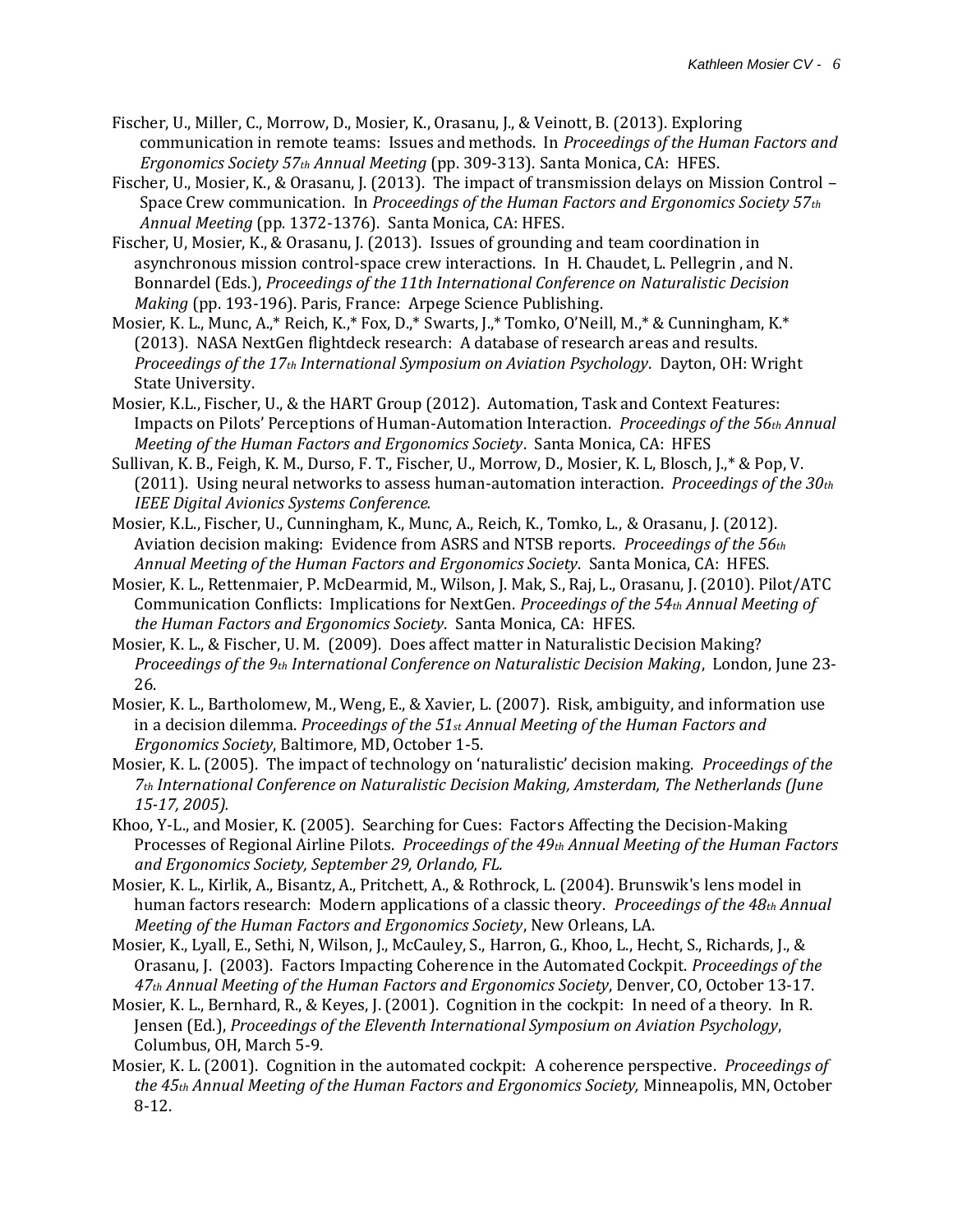- Mosier, K. L., & Skitka, L. J. (1999). Automation use and automation bias. *Proceedings of the 43rd Annual Meeting of the Human Factors and Ergonomics Society*, Houston TX, September 27- October 1, pp. 344-348.
- Mosier, K. L., Skitka, L. J., Dunbar, M., McDonnell, L., Burdick, M., & Rosenblatt, B. (1998). Automation Bias and Errors: Are Teams Better than Individuals? *Proceedings of the 42nd Annual Meeting of the Human Factors Society*, Chicago, IL, October 5-9. pp. 201-205.
- Mosier, K. L., Skitka, L. J., Burdick, M. D., & Heers, S. T. (1996). Automation bias, accountability, and verification behaviors. *Proceedings of the Human Factors and Ergonomics Society 40th Annual Meeting*, Philadelphia, PA, pp. 204-208.
- Mosier, K. L., Skitka, L. J., & Heers, S. T. (1995). Automation and accountability for performance. In R. Jensen (Ed.), *Proceedings of the Eighth International Symposium on Aviation Psychology*, Columbus, Ohio, pp. 221-226.
- Mosier, K. L., & Zacharias, G. L. (1993). Flight Performance Measurement Utilizing a Figure of Merit (FOM). In R. Jensen (Ed.), *Proceedings of the Seventh International Symposium on Aviation Psychology*, Columbus, OH.
- Mosier, K. L., Palmer, E. A., & Degani, A. (1992). Electronic Checklists: Implications for Decision Making. *Proceedings of the 36th Annual Meeting of the Human Factors Society*, Atlanta, GA, October 12-16, pp. 7-12.
- Zacharias, G. L., Riley, E. W., & Mosier, K. L. (1992). Timeline Analysis for Behavioral Representation of Datalink Operations. Final Report No. R90331, Contract No. NAS2-13375.
- Mosier, K. (1991). Expert Decision-Making Strategies. In R. Jensen (Ed.), *Proceedings of the Sixth International Symposium on Aviation Psychology*, Columbus, OH.
- Mosier, K. L., & Chidester, T. R. (1991). Situation assessment and situation awareness in a team setting. *Designing for Everyone: Proceedings of the 11th Congress of the International Ergonomics Association*, Paris, 15-20 July, pp. 798-800.
- Mosier-O'Neill, K. (1989). A contextual analysis of pilot decision making. In R. Jensen (Ed.), *Proceedings of the Fifth International Symposium on Aviation Psychology,* Columbus, OH, pp. 371- 376.
- Mosier, K., & Hart, S. G. (1985). Levels of information processing in a Fitts' law task (LIPFitts). *Proceedings of the 21st Annual Conference on Manual Control,* Columbus, OH.
- Craig [Mosier], K. (1982). Instrument position control manipulation (IPCOM II): Helicopter pilot response as a function of control-display compatibility. *Proceedings of the 18th Annual Conference on Manual Control.*

# *Technical Reports*

- Mosier, K., Fischer, U., Burian, B., & Kochan, J. (2017). *Autonomous, Context-Sensitive, Task Management Systems and Decision Support Tools I: Contextual Constraints and Information Sources.* NASA/TM-2017-219565. NASA Ames Research Center.
- Mosier, K. L., & Fischer, U. M. (2014). *CRM Principles and Practices for SPO*. Final report, NASA Agreement #NNX12AB08A, SJSURF Acct #21-1614-4877-SFSU. Submitted to Dr. Walter Johnson, NASA Ames Research Center.
- Mosier, K. L., & Fischer, U. (2014). CRM Principles and Practices for SPO: CRM Interviews and Observations. Final report, NASA Agreement #NNX12AB08A, SJSURF Acct #21-1614-4877- SFSU. Submitted to Dr. Walter Johnson, NASA Ames Research Center.
- Mosier, K. L. (2012). *NextGen Flight Deck Research Database*. Final report, NASA Cooperative Agreement NNX10AK52A. NextGen Flight Deck Research Project. Submitted to Dr. Tom McCloy, Scientific and Technical Advisor for Human Factors, FAA Human Factors Research and Engineering, ATO-P. Barbara Burian, NASA Technical Monitor. SFSU Research Associates: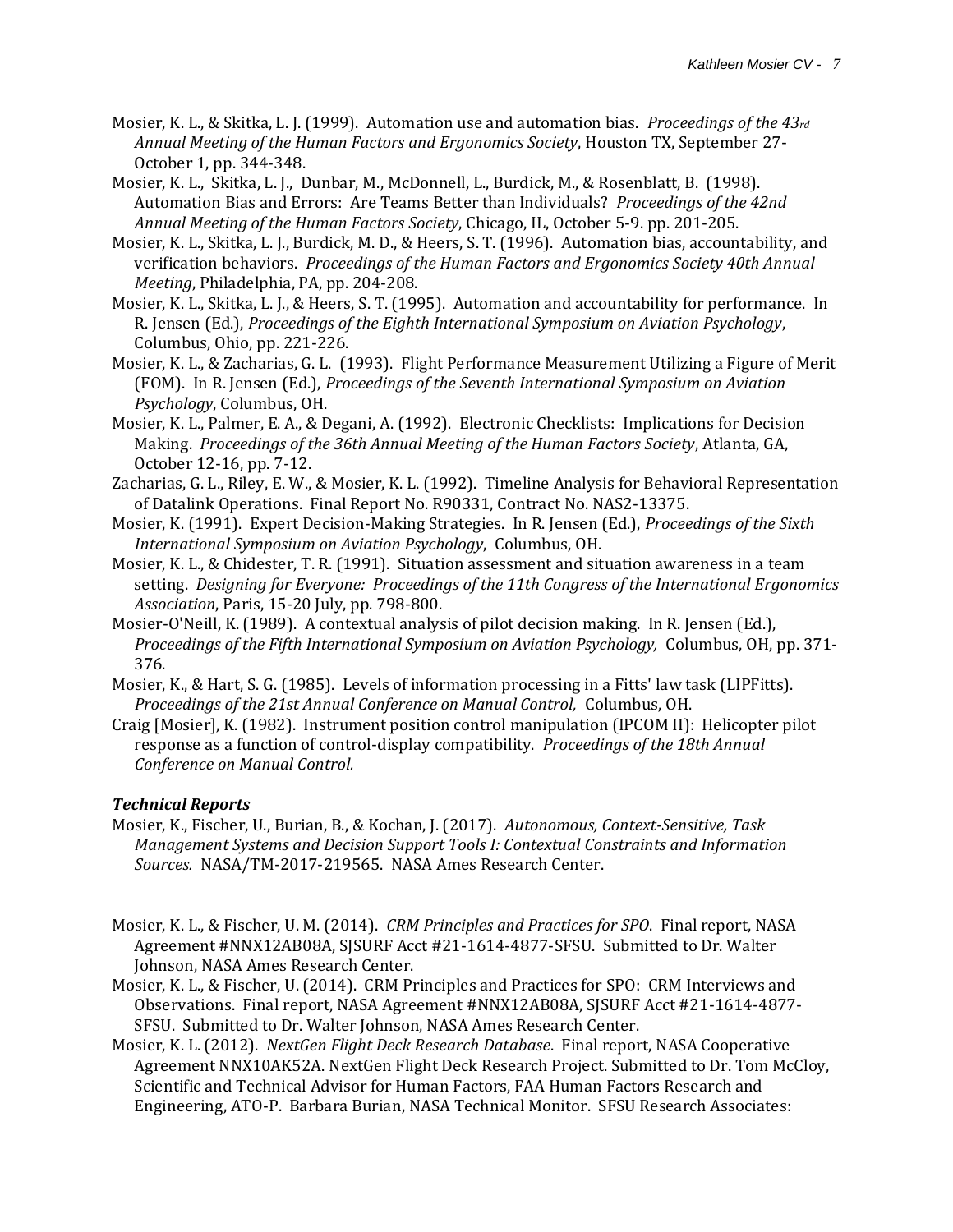Kerry Cunningham,\* Danielle Fox,\* Alec Munc,\* Matthew O'Neill,\* Kendra Reich,\* James Swarts,\* Linda Tomko

- Orasanu, J., Mosier, K., & Fischer, U. (2012). *Recommended Updates to FAA Advisory Circular No. 120-51E on Crew Resource Management.* FAA/NASA NextGen Flight Deck Human Factors Research, Interagency Agreement #DTFAWA-10-X-80005, Annex 9. Submitted to Dr. Tom McCloy, Scientific and Technical Advisor for Human Factors, FAA Human Factors Research and Engineering, ATO-P.
- Mosier, K. L., Fischer, U., & Orasanu, J. (2011). *Addressing the Challenges in NextGen Decision Making.* Interim Report, FAA/NASA NextGen Flight Deck Human Factors Research, Interagency Agreement #DTFAWA-10-X-80005, Annex 9. Submitted to Dr. Tom McCloy, Scientific and Technical Advisor for Human Factors, FAA Human Factors Research and Engineering, ATO-P. SFSU Research Associates: Christine Thomas\*, Kerry Cunningham\*.
- Mosier, K. L., Fischer, U., & Orasanu, J. (2011). *Flight Crew Decision Making: Now and NextGen.* Interim Report, FAA/NASA NextGen Flight Deck Human Factors Research, Interagency Agreement #DTFAWA-10-X-80005, Annex 9. Submitted to Dr. Tom McCloy, Scientific and Technical Advisor for Human Factors, FAA Human Factors Research and Engineering, ATO-P. SFSU Research Associates: Christine Thomas, Kerry Cunningham, Stanton Mak, Matthew McDearmid, Joanna Smith.
- The HART Group (2011). *Automation in the Cockpit: Toward a Human-Automation Relationship Taxonomy.* Interim Report, FAA cooperative agreement DTFAWA-10-C-00084. Submitted to Dr. Tom McCloy, Scientific and Technical Advisor for Human Factors, FAA Human Factors Research and Engineering, ATO-P. (The HART group comprises researchers from Georgia Tech, San Francisco State, and the University of Illinois. In alphabetical order: Francis T. Durso, Karen Feigh, Ute Fischer, Daniel Morrow, and Kathleen Mosier. SFSU Research Associates: **Justin Blosch, Jordan Wilson.**)

# *Invited Professional Presentations*

- Mosier, K. L. (2018). *HFE Issues in the Future of Work*. Keynote address at Ergonomics and Human Factors 2019, Chartered Institute of Ergonomics and Human Factors, Stratford-upon-Avon.
- Mosier, K. L. (2017). *Cognitive engineering and decision making: The lessons learned from nonhealthcare settings*. Presentation at the Congress of the ITNS Italian Chapter of the Italian Society for Safety and Quality in Transplantation, Florence, Italy.
- Fischer, U. & Mosier, K. (2016). *Protocol for Asynchronous Communication in Space Operations.*  Presentation to NASA personnel at JSC.
- Mosier, K. (2016). *Introduction to Cognitive Engineering*. Invited keynote address at the XVIII International Congress on Ergonomics, Tijuana, Baja California, Mexico
- Mosier, K., & Fischer, U. (2016). *Protocols for Asynchronous Communication in Space Operations*. Presentation at the 2016 NASA Human Research Program Investigators' Workshop, Galveston, TX.
- Durso, F., Mosier, K., et al. (2015). *Human Systems Integration: Research and Promotion*. Panel presentation at the 19th Triennial Congress of the International Ergonomics Association, Melbourne, Australia.
- Mosier, K. (2015). *The Quest for a Safer and More Efficient Sky: Theory and Practice. Plenary Researcher Panel,* 18th International Symposium on Aviation Psychology. Dayton, OH.
- Fischer, U., & Mosier, K. (2015). *Communication Protocols to Support Space-Ground Collaboration during Long-Duration Exploration Missions*. Presentation at the NASA Human Research Program Investigators' Workshop, Galveston, TX.
- Fischer, U., & Mosier, K. (2014). Communication and Performance under Time Delay Conditions. Presentation at the NASA Human Research Program Investigators' Workshop, Galveston, TX.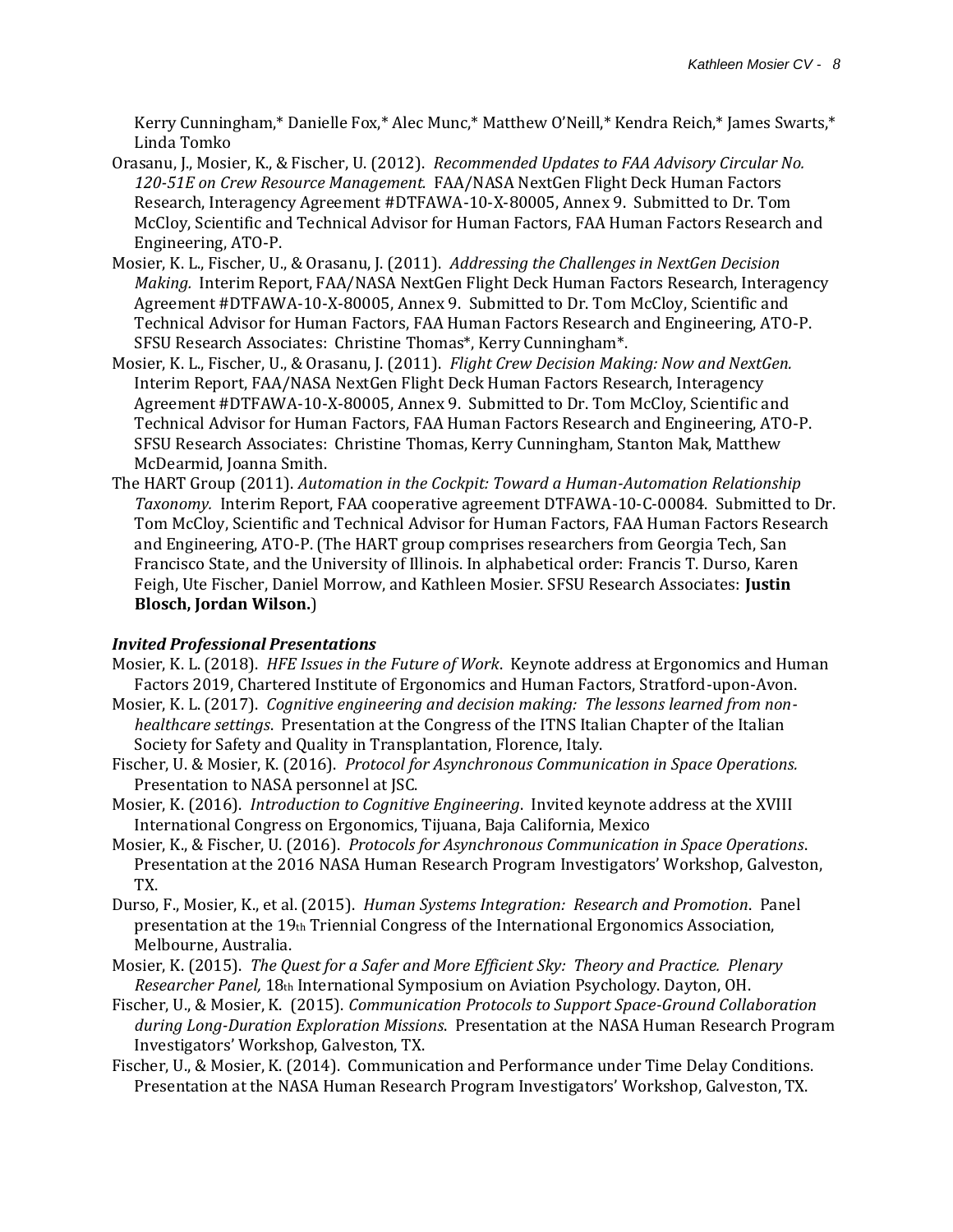- Mosier, K. L. (2011). *Engineered Environments: Implications of the Hybrid Ecology.* Presentation at the Automation and Human Performance Research Summit, Moline, IL, November 7.
- Mosier, K. L. (2011). *Presidential Forum: Human Factors in NextGen Operations: Progress and Perspectives.* Panel organized for the 55th Annual Meeting of the Human Factors and Ergonomics Society, Las Vegas, NV, September 19-23.
- Mosier, K. L. (2010). *Human Factors in Aviation: A Brief (Selective) History*. Presidential Address at the 54th Annual Meeting of the Human Factors and Ergonomics Society, San Francisco, CA, September 27-October 1.
- Mosier, K. L. (2009). *Automation Use and Automation Bias: Lessons from Aviation*. Presentation at the Center for Operator Performance, Richmond, CA, November 4.

# *Professional Presentations*

- Mosier, K. & Fischer, U. (2016, September). From the lab to Mars: Protocol development for asynchronous communication in space operations. Presentation at the Human Factors and Ergonomics Society Annual Meeting, Washington, DC.
- Mosier, K. L., & Fischer, U. (2016). *Supporting Communication and Space-Ground Collaboration during Long Duration Exploration Missions*. Presentation at SIOP 2016, Anaheim, CA.
- Mosier, K., & Fischer, U. (2015). *The Challenges of Asynchronous Communication for Distributed Teamwork: Task Performance and Media Effects.* Presentation at the 12th International Conference on Naturalistic Decision Making, McLean, VA.
- Mosier, K. & Fischer, U. (2015). *Single Pilot Operations: A New Frontier for CRM/TEM*. Presentation at the 18th International Symposium on Aviation Psychology, Dayton, OH.
- Gonzalez, K.,\* & Mosier, K. (2015). *Characteristics fostering effective teamwork in space flights*. Presentation at the Western Psychological Association. Las Vegas, NV.
- Mosier, K. L. (2014) *Decision Making and Communication across Time and Space: Lessons from NASA*. Presentation at the Modern Management Methods LKNA14 Conference, San Francisco, CA.
- Mosier, K. L. & Fischer, U. M. (2014). *Issues and recommendations for CRM/TEM in SPO*. HCI Aero, 2014.
- Fischer, U., & Mosier, K. (2014). Communication and Performance under Time Delay Conditions. Presentation at the NASA Human Research Program Investigators' Workshop, Galveston, TX.
- Fischer, U., Mosier, K., & Orasanu, J. (2013). *Issues of Grounding and Team Coordination in Asynchronous Communication.* 21st International Conference on Naturalistic Decision Making, Marseille, France.
- Pop, V. L., Ferguson, A. N., & the HART Group. (2012). Pilots' perceptions of human automation interaction. *Presentation at the Meeting of the Aerospace Medical Association*, Atlanta, GA.
- Mosier, K. L., Durso, F., Fischer, U., Lyall, B., & the HART Group (2011). *Converging and Complementary Methods for Eliciting Expertise.* Panel organized for the 20th International Conference on Naturalistic Decision Making, Orlando, FL, June 1-4.
- Durso, F. T., Pop, V. L., Mosier, K. M., Feigh, K., Fischer, U., Morrow, D., Sullivan, K., Blosch, J., & Wilson, J. (2011). Toward predicting pilot-automation coordination interactions. *Presentation at the Meeting of the Aerospace Medical Association,* Anchorage, AK.
- Fischer, U., Mosier, K. L. & the HART Group (2011). *Toward a Human-Automation Relationship Taxonomy.* Presentation at the International Symposium on Aviation Psychology. Dayton, OH, May 1-4.
- Pop, V. L., Durso, F. T., Feigh, K., Fischer, U., Morrow, D., Mosier, K., Sullivan, K., Blosch, J., & Wilson, J. (2011). Elaborating human factors concepts, guidelines, and concerns for characterizing flight deck automation*, Presentation at the 55th Annual Meeting of the Human Factors and Ergonomics Society,* Las Vegas, NV.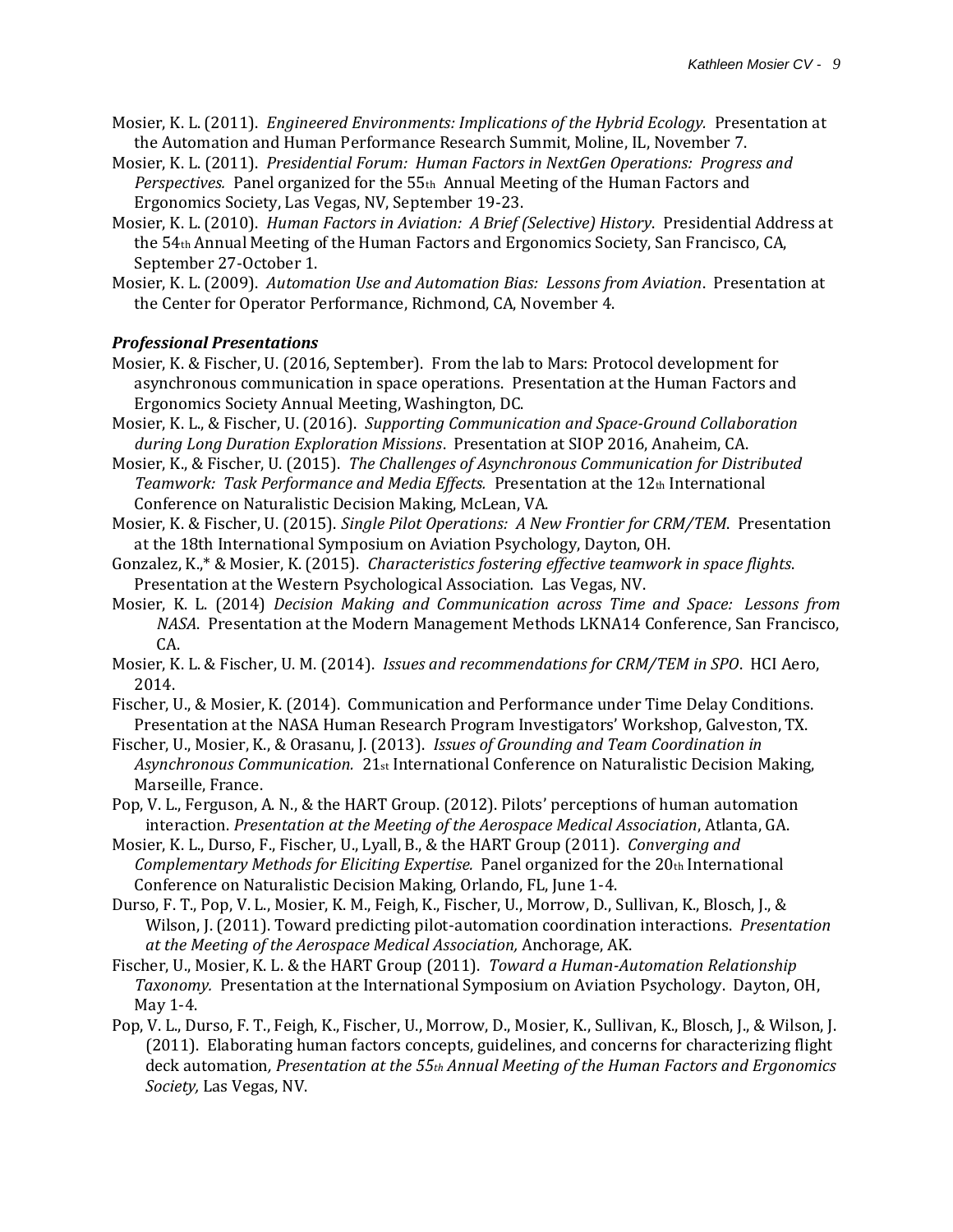- Sullivan, K. B., Feigh, K. M**.**, Durso, F. T., Fischer, U., Pop, V. L., Mosier, K., Blosch, J., & Morrow, D. (2011) Using Neural Networks To Assess Human-automation Interaction IEEE: Digital Avionics and Systems Conference.
- Mosier, K. L. (2009). *Microcognition, macrocognition, and metacognition.* Panel presentation at the 53rd Annual Meeting of the Human Factors and Ergonomics Society, San Antonio, TX, October 19- 23.
- Mosier, K. L., **Rettenmaier, P., McDearmid, M**., Ng, S., **Wilson, J**., Mak, S., & Orasanu, J. (2009). *Effects of operator state on pilot/ATC conflict.* Presentation at the 9th International Conference on Naturalistic Decision Making, London, June 23-26.
- Mosier, K. L., **Rettenmaier, P., McDearmid, M**., Ng, S., **Wilson, J.,** Mak, S., & Orasanu, J. (2009). *Operator Affective States Associated with Risk Perception*. Presentation at the Western Psychological Association Conference, Portland, OR, April 23-26.
- Mosier, K. L. (2003). *Coherence and correspondence: Complementarity in the context of technological advances*. Presented at the 19th International Meeting of the Brunswik Society, Vancouver, BC, November 6-7.

Also served as discussant in Panel Session: *Coherence and correspondence approaches to J/DM: How can we do more to integrate them?* 

Mosier, K. L., **Naranjo, E. L., & Yasuda, D. L**. (2002). *Fairness perceptions of organizational familyresponsive policies*. Presented at the 17th Annual Conference of the Society for Industrial and Organizational Psychology, April 12-14, Toronto, Canada.

Presented also at the San Francisco State University BSS Faculty Lecture Series, April 30, 2002.

- Mosier, K. L. (2001). *Coherence/correspondence and CCT in the automated cockpit*. Invited presentation at the 17th Annual International Meeting of the Brunswik Society, Orlando, FL, November 15-16.
- Mosier, K. L. (2000). *Automation and cognition*. Invited presentation at the NASA Human Error Modeling Workshop, Moffett Field, CA, June 22-23.
- Mosier, K. L., & Skitka, L. J. (1999). *Exploring automation bias in multiple environments*. Presented at the annual meeting of the Society for Judgment and Decision Making, Los Angeles, CA, November 21.
- Rosenblatt, B. L, Skitka, L.J., Mosier, K. L., & Burdick, M. D. (1998). *Automation bias reduced through training*. Presented at the 10th Annual Convention of the American Psychological Society, Washington, DC.
- Mosier, K. L., Skitka, L. J, Dunbar, M., McDonnell, L., & Burdick, M. (1997). *Automation bias in professional flight crews (and others).* Invited presentation at the Thirteenth Annual International Invitational Meeting of The Brunswik Society, Philadelphia, PA, November 22.
- Mosier, K. L., Skitka, L. J., Dunbar, M., & McDonnell, L. (1997). *Automation bias and countermeasures in flight crews*. Presented at the Ninth International Symposium on Aviation Psychology, Columbus, Ohio
- Burdick, M.D., Skitka, L.J., and Mosier, K.L. (1997). *The debiasing effects of accountability and feedback on automation bias*. Presented at the 41st annual meeting of the Human Factors and Ergonomics Society, Albuquerque, NM, October.
- Maslach, C., Zedeck, S., Skitka, L. J., & Mosier, K. (1997). *Health outcomes of job burnout*. Presented at the Eighteenth Annual Scientific Sessions of the Society of Behavioral Medicine, San Francisco, CA, April 18.
- Mosier, K. L., Skitka, L. J., Burdick, M. D., & Heers, S. (1996). *Decision making in a high-tech world: Automation bias and countermeasures*. Presented at the Annual Conference of the Society for Judgment and Decision Making, Chicago, IL, November 3.
- Mosier, K. (1995). *Use of automated cues in the cockpit.* Invited presentation at the Eleventh Annual International Invitational Meeting of the Brunswik Society, Los Angeles, CA, November 11.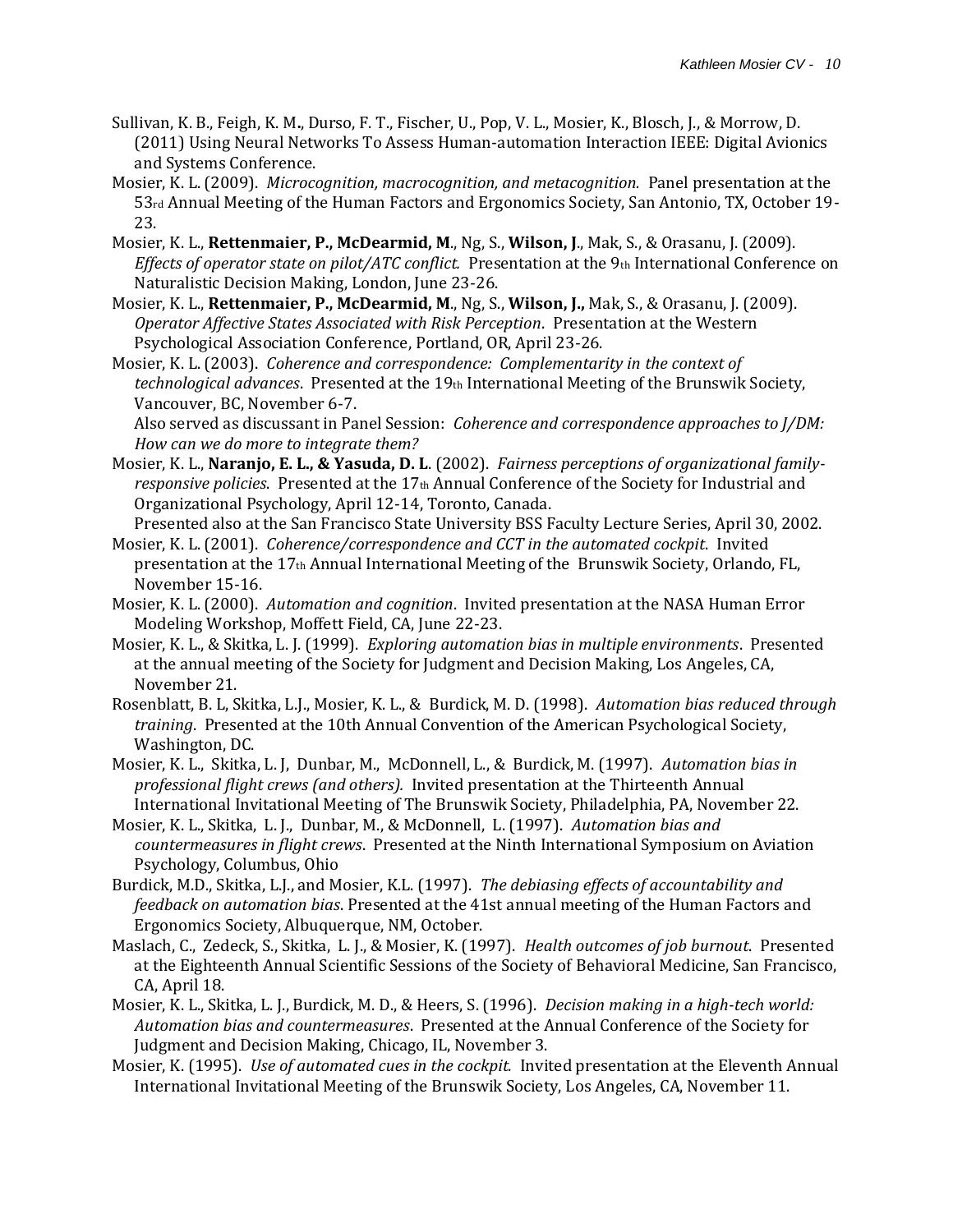- Mosier, K. (1995). *Naturalistic Decision Making: A Domain-Integrated Overview.* Panel presentation at the 39th Annual Meeting of the Human Factors and Ergonomics Society, San Diego, CA, October 9-13.
- Skitka, L. J., & Mosier, K. L. (1994). *Automation bias: When, where, why?* Presented at the Annual Conference of the Society for Judgment and Decision Making.
- Heers, S. T., Marchioro, C. A., Mosier, K. L., & Skitka, L. J. (1994). *Automation and Accountability in a Low Fidelity Flight Task*. Presented at the 38th Annual Meeting of the Human Factors and Ergonomics Society, Nashville, TN, October 24-28.
- Mosier, K. (1993). *Who (or What) is doing the Managing in Cockpit Resource Management?* Presented at the 37th Annual Meeting of the Human Factors and Ergonomics Society, Seattle, WA, October 11-15.
- Zacharias, G. L., Riley, E. W. , Miao, A. X., & Mosier, K. L. (1992). *Timeline Analysis and Modeling of Datalink Simulation*. Presented at the Third Ames Aviation Safety/ Automation Program Investigator's Meeting, NASA Ames Research Center, Moffett Field, CA, August 19-21.
- Mosier, K. L. (1992). *Measuring Crew Situation Assessment*. Presented at the Third Ames AS/A Program Investigators' Meeting, NASA Ames Research Center, Moffett Field, CA, August 19-21.
- Mosier, K. L. (1991). *Measures of Crew Situation Assessment.* Presented at the Second Ames Aviation Safety/ Automation Program Investigators' Meeting, NASA Ames Research Center, Moffett Field, CA, August.
- Mosier, K. L. (1990). *Approaches to studying crew productivity and group processes using high fidelity simulators: Decision making on the flight deck*. Presented at the Twelfth Psychology in the DoD Symposium, Colorado Springs, CO.
- Skitka, L. J., Mosier, K. L., Maslach, C., & Zedeck, S. (1990). *Job stress: Is it all in your head?* Presented at the annual conference of the Western Psychological Association, Los Angeles, CA.
- Mosier, K. L., Skitka, L. J., Zedeck, S., & Maslach, C. (1989). *Supervision and comfort: Salient aspects of working life*. Presented at the Joint Annual Convention of the Western Psychological Association and the Rocky Mountain Psychological Association, Reno, Nevada.
- Banks, C., May, K., & Mosier, K. (1989). *Development and content validation of multiple-test selection procedures.* Presented at the annual conference of the Society of Industrial/Organizational Psychologists.
- Mosier, K., & Zedeck, S. (1988). *Job satisfaction: The other perspective.* Presented at the annual conference of the Western Psychological Association, Burlingame, CA.

# *External Grants and Contracts*

- *Understanding Key Components of Successful Autonomous Space Missions.* NASA NRA grant, funded through GA Tech agreement, June, 2016-June, 2020. Kathleen L. Mosier, Co-Principal Investigator. (\$300,718)
- *Dynamic Information Management for Transport Operations.* Cooperative agreement/grant with NASA Ames Research Center, funded through San Jose State University Foundation. Kathleen L. Mosier, Principal Investigator. March 1, 2015-May 31, 2016. (\$117,700)
- *CRM Issues Surrounding Single-Pilot Operations for Transport Aircraft.* Cooperative agreement/grant with NASA Ames Research Center, funded through San Jose State University Foundation. Kathleen L. Mosier, Principal Investigator. April 1, 2013-June 31, 2014. (\$145,930)
- *Protocols for Asynchronous Communication in Space Operations: Communication Analyses and Experimental Studies.* NASA NRA grant, funded through GA Tech agreement, October, 2012- November, 2015. Kathleen L. Mosier, Co-Principal Investigator. (\$449,048)
- *NASA/FAA Research Database.* NASA Ames Research Center Cooperative Agreement, October 1, 2011-September 30, 2012. Kathleen L. Mosier, Principal Investigator (\$91,103).